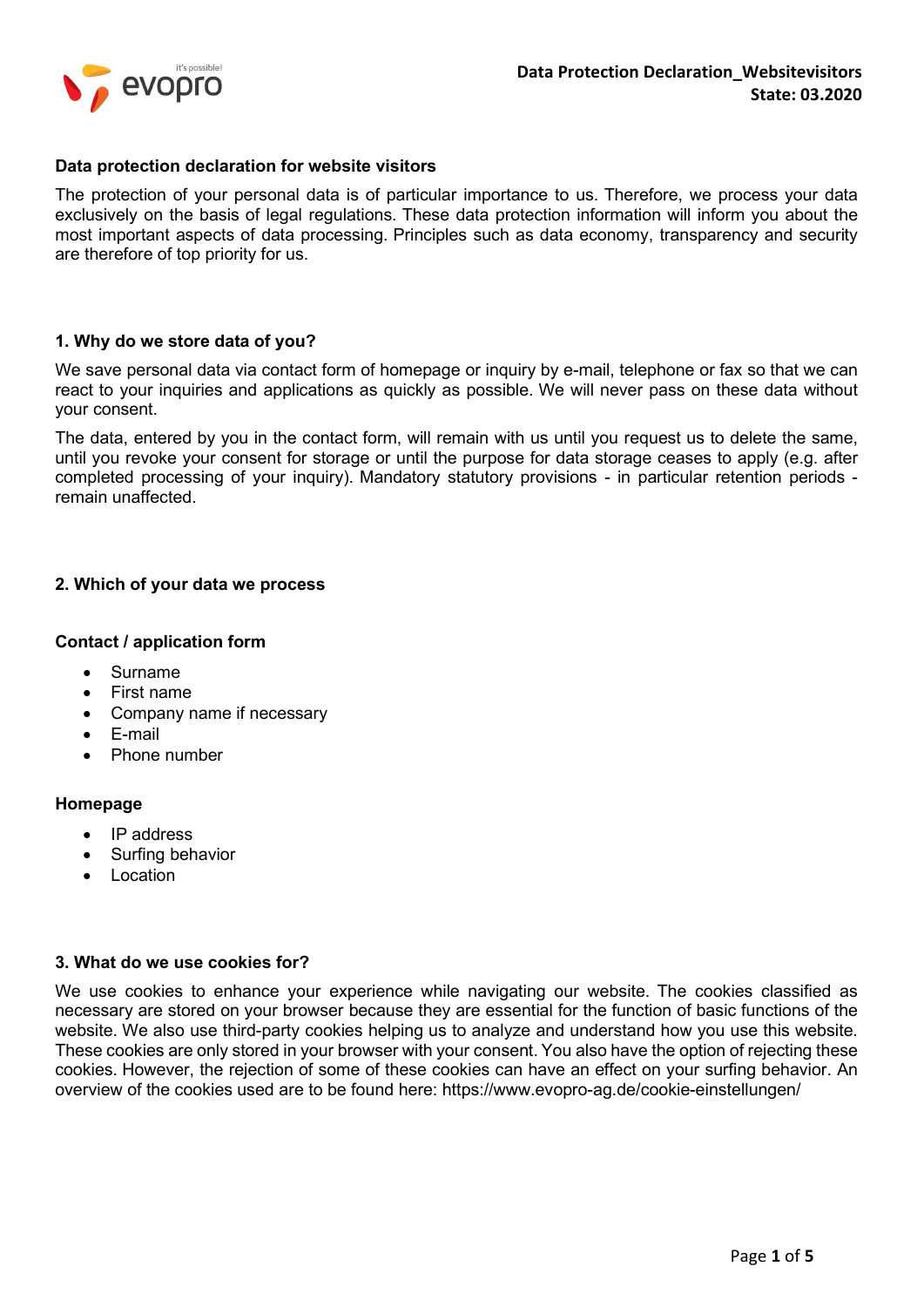

# 4. Analysis tools and third-party tools

When visiting this website your surfing behavior can be evaluated statistically.

Detailed information concerning this analysis are to be taken from the following data protection declaration of Google Analytics.

#### Data protection declaration for the web analysis service Google Analytics

This website uses Google Analytics, a web analysis service of Google Inc. ("Google"). Google Analytics uses so-called "cookies", text files, being stored on your computer and enabling an analysis of your use of this website. The information generated by the cookie regarding your use of this website are usually transferred to a Google server in the USA and stored there. However, in the event that IP anonymization is activated on this website, your IP address will be shortened by Google within member states of the European Union or in other states party to the Agreement on the European Economic Area.

Only in exceptional cases the full IP address is transferred to a Google server in the USA and shortened there. On behalf of the owner of this website, Google will use this information for evaluating your use of the website, for compiling reports on website activities and for providing further services to the website owner in connection with website use and internet use. The IP address transmitted by your browser within the scope of Google Analytics will not be merged with other data of Google. You can prevent the storage of cookies by setting your browser software correspondingly; however, we would like to point out that in this case you may not be able to use all functions of this website in full extent.

You can also prevent the acquisition of the data generated by the cookie and related to your use of the website (including your IP address) to Google and the processing of these data through Google by downloading and installing the browser plugin available at the following link: Browser Add On for deactivating Google Analytics (https://tools.google.com/dlpage/gaoptout?hl=de).

### 5. How do we use social plug-ins from Facebook, Instagram, YouTube and Twitter?

Besides our website, we are also represented in various social media. Currently we are to be found on YouTube, Facebook, Twitter and Instagram.

Purpose and scope of the data acquisition as well as the regulations for using your data via the respective platform are to be taken from the data protection regulations of the respective user.

- Facebook: https://de-de.facebook.com/privacy/explanation
- Twitter: https://twitter.com/de/privacy
- Instagram: https://help.instagram.com/155833707900388
- YouTube: https://policies.google.com/privacy?hl=de

## 6. How do we use google plug-ins?

### Google Maps

This site uses the map service Google Maps via an API. The provider is Google Ireland Limited ("Google"), Gordon House, Barrow Street, Dublin 4, Ireland.

For using the functions of Google Maps it is necessary to store your IP address. These information are transmitted usually to a server of Google in the USA and stored there. The provider of this site has no influence on this data transmission.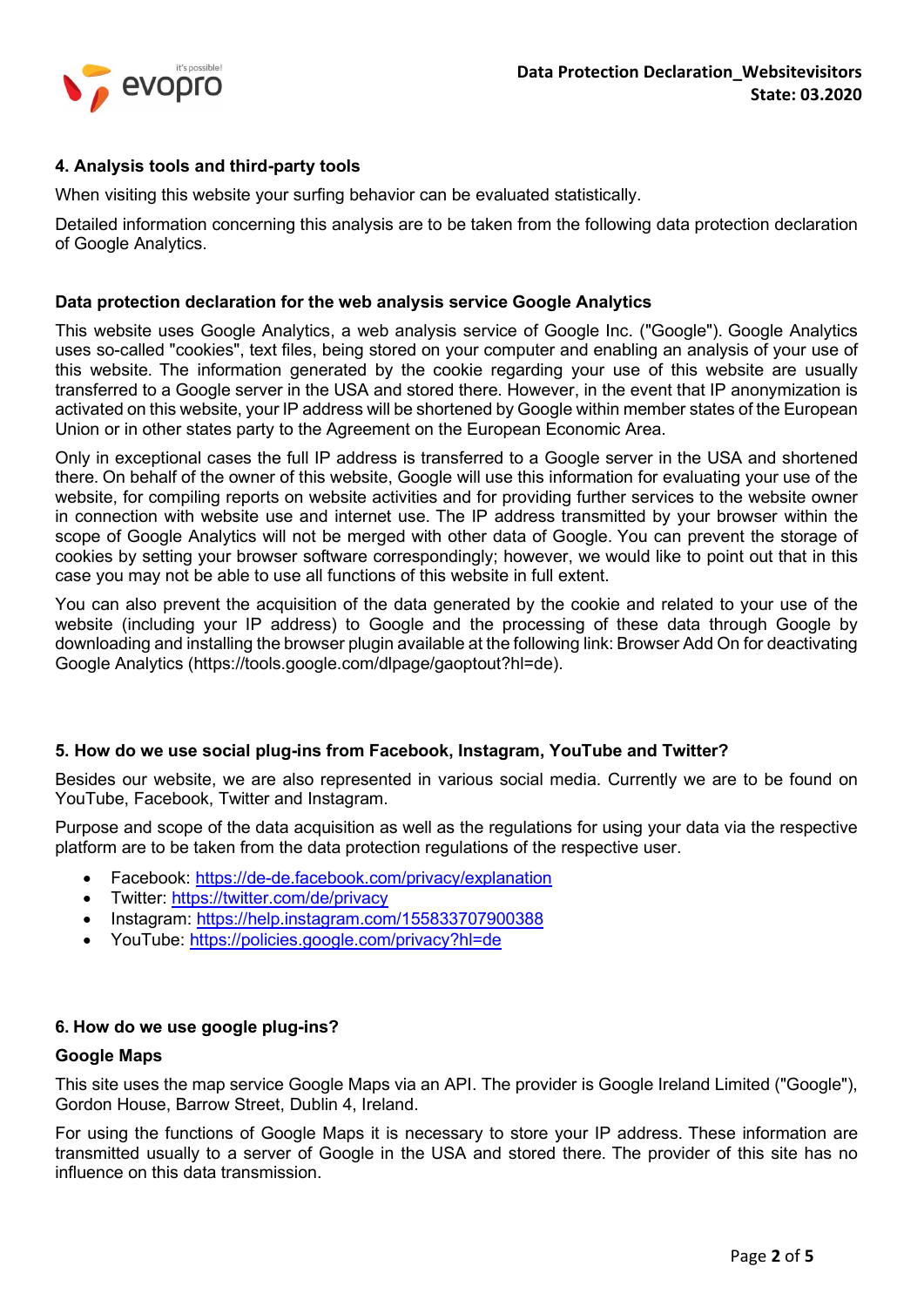

The use of Google Maps is made in the interest of an attractive presentation of our online offers and an easy localization of the places specified by us on the website. This constitutes a legitimate interest within the meaning of Article 6 Section 1 lit. f DSGVO. If an respective consent has been requested, the processing is carried out exclusively on basis of Art. 6 Section 1 lit. a DSGVO; the consent can be cancelled at any time.

More information concerning the handling of user data are to be taken from the data protection declaration:

https://policies.google.com/privacy?hl=de

## Google reCAPTCHA

We use "Google reCAPTCHA" (hereinafter "reCAPTCHA") on this website. The provider is Google Ireland Limited ("Google"), Gordon House, Barrow Street, Dublin 4, Ireland.

With reCAPTCHA is to be checked whether the data input on this website (e.g. in a contact form) will be done by human or by automated program. For this purpose, reCAPTCHA analyses the behavior of the website visitor on basis of different characteristics. This analysis starts automatically as soon as the website visitor enters the website. For the analysis, reCAPTCHA evaluates various information (e.g. IP address, dwell time of the visitor on the website or mouse movements made by the user). The data acquired during the analysis are forwarded to Google.

The reCAPTCHA analyses are running completely in the background. Website visitors are not informed that an analysis is taking place.

The data are stored and analyzed on basis of Art. 6 Section 1 lit. f DSGVO. The website owner has a legitimate interest in protecting his web offers from abusive automated spying and SPAM. If a corresponding consent has been requested (e.g. consent for storing cookies), the processing is carried out exclusively on basis of Art. 6 Section 1 lit. a DSGVO; the consent can be cancelled at any time.

Further information concerning Google reCAPTCHA are to be taken from the Google Privacy Policy and the Google Terms of Use under the following links:

https://policies.google.com/privacy?hl=de and https://policies.google.com/terms?hl=de.

### 7. How do we protect your data?

For security reasons and for protecting the transmission of confidential contents, such as orders or inquiries that you send to us as site owner, this site uses a SSL or TLS encoding. You can recognize an encoded connection by the fact that the address line of the browser changes from "http://" to "https://" and by the lock symbol in your browser line.

If the SSL or TLS encoding has been activated, the data that you transmit to us cannot be read by third parties.

### 8. Download

The download of files will be carried out at your own risk. The enterprise evopro systems engineering AG is not liable for damages resulting from the use of software from the download area, as far as this is legally permissible. In spite of current virus checks, liability for damages and impairments caused by computer viruses is excluded within the scope of the legal regulations.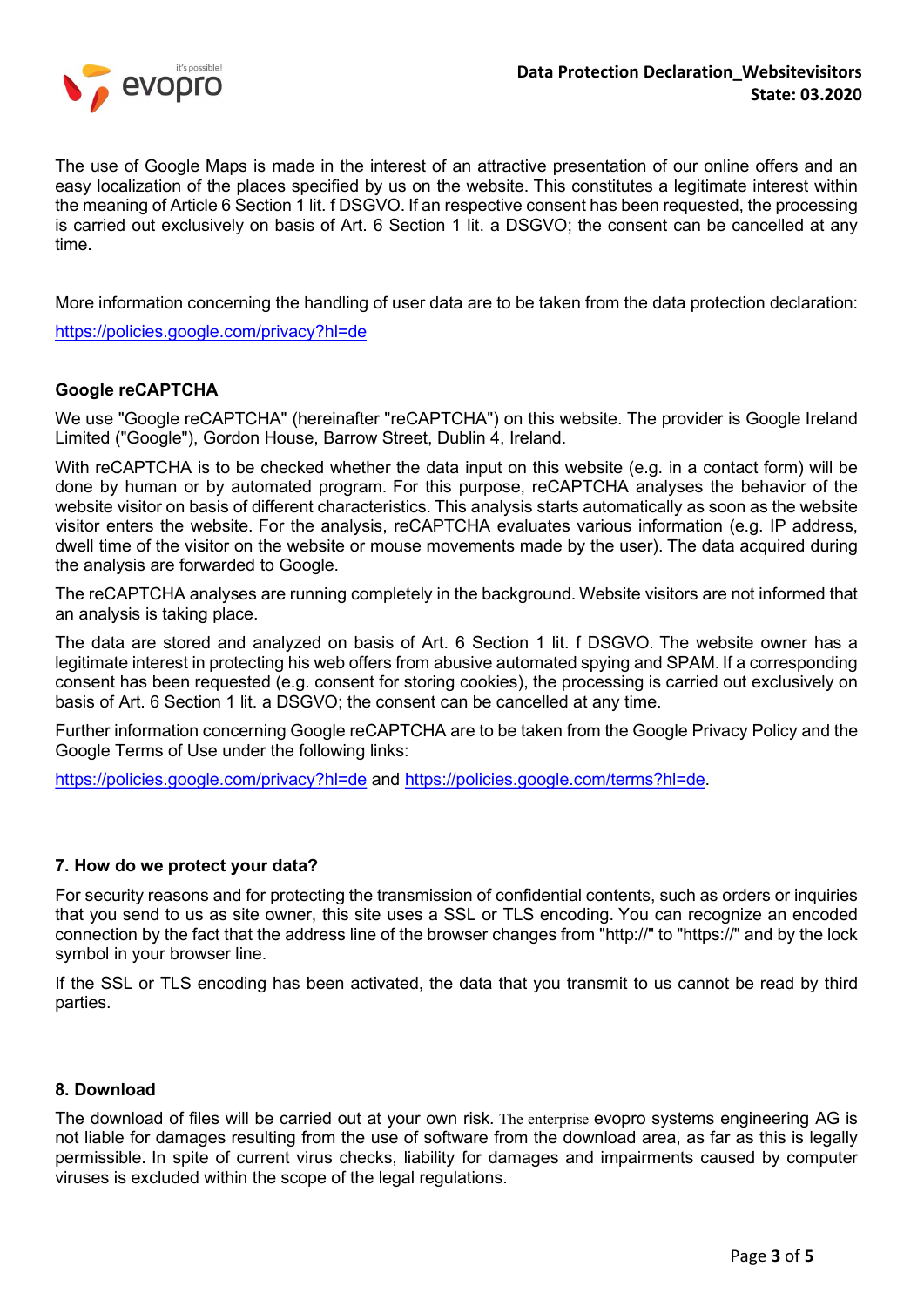

## 9. Information, deletion and correction of your data

Within the limits imposed by the applicable legal provisions, you have the right to obtain at any time and free of charge information about your stored personal data, its origin and recipients and the purpose of the data processing and, if applicable, the right to correct or delete these data. For this as well as for further inquiries regarding personal data, you can contact us at any time at the address given in the imprint.

## 10. Right to data transferability

You have the right to hand over to yourself or to a third party data, that we process automatically on the basis of your consent or in fulfilment of a contract, in a common and machine-readable format. If you request the direct transfer of the data to another responsible person, this will only be done as far as it is technically feasible.

### 11. Contact

For any questions regarding our information on data protection or the processing of your personal data, you can approach our contact persons directly. In case of requests for information, suggestions or complaints, they are also at your disposal as contact persons.

### The body responsible for data processing on this website is:

evopro systems engineering AG represented by: Bernhard Winderl, Johannes Weingarten, Michael Fleischmann Im Gewerbepark A52 93059 Regensburg E-mail: info@evopro-ag.de Phone: 0941 899 645 0 Fax: 0941 899 645 99

The responsible body is the natural or legal person who, alone or together with others, decides on the purposes and means of personal data processing (e.g. names, e-mail addresses, etc.).

### 12. Public procedure directory

Public procedure directory https://www.evopro-ag.de/download/oeffentliches-verfahrensverzeichnis/

### 13. Revocation of your consent to data processing

Many data processing operations are only possible with your explicit consent. You can revoke a previously granted consent at any time. All you need to do is send us an informal message by e-mail. The lawfulness of the data processing, carried out until revocation, remains unaffected by the revocation.